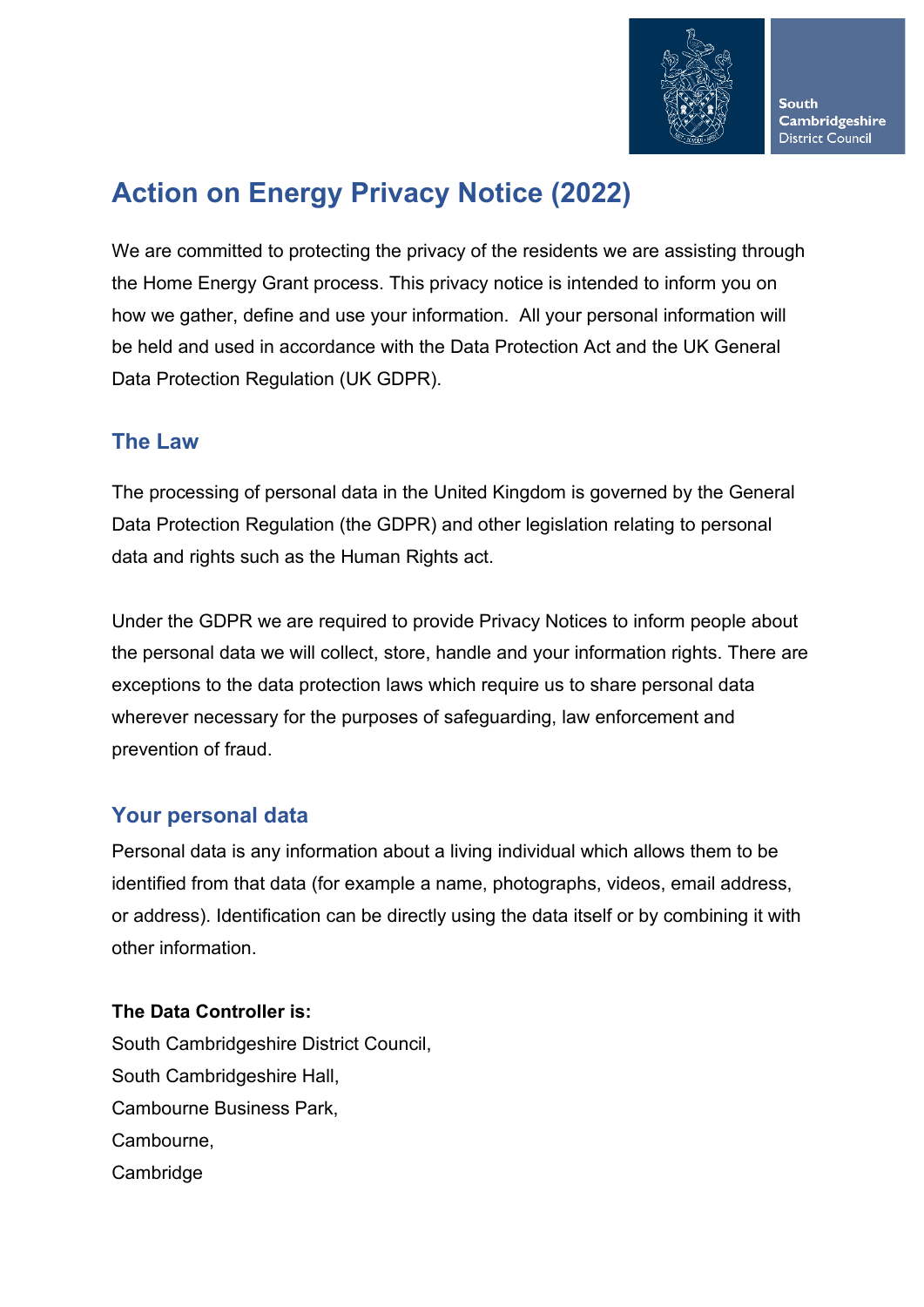#### CB23 6EA.

#### **The Data Protection Officer is**:

Information Management Team, 3C ICT, South Cambridgeshire Hall, Cambourne Business Park, Cambourne, **Cambridge** CB23 6EA [Infogov@3csharedservices.org](mailto:Infogov@3csharedservices.org) 

3C Shared Services is a strategic partnership between Cambridge City Council, Huntingdonshire District Council and South Cambridgeshire District Council.

#### **Contacting the Department for Business, Energy and Industrial Strategy (BEIS)**

BEIS Data Protection Officer, Department for Business, Energy and Industrial Strategy, 1 Victoria Street, London, SW1H 0ET (email: dataprotection@beis.gov.uk)

#### **We commit to:**

- Only keep your data to provide services and do what the law says we must
- Keep your records safe and accurate
- Only keep your data as long as we have to
- Collect, store and use your data in a way that does not break any data protection laws

#### **Things you can do to help us:**

- Tell us when any of your details change
- Tell us if any of the information we hold on you is wrong

We regard the lawful and correct treatment of personal data as vital to maintaining the confidence of the many people we deal with. Data protection law says that we are allowed to use personal information only if we have a proper reason to do so. This includes sharing it outside the council. The law says we must have one or more of these reasons – a lawful basis to process: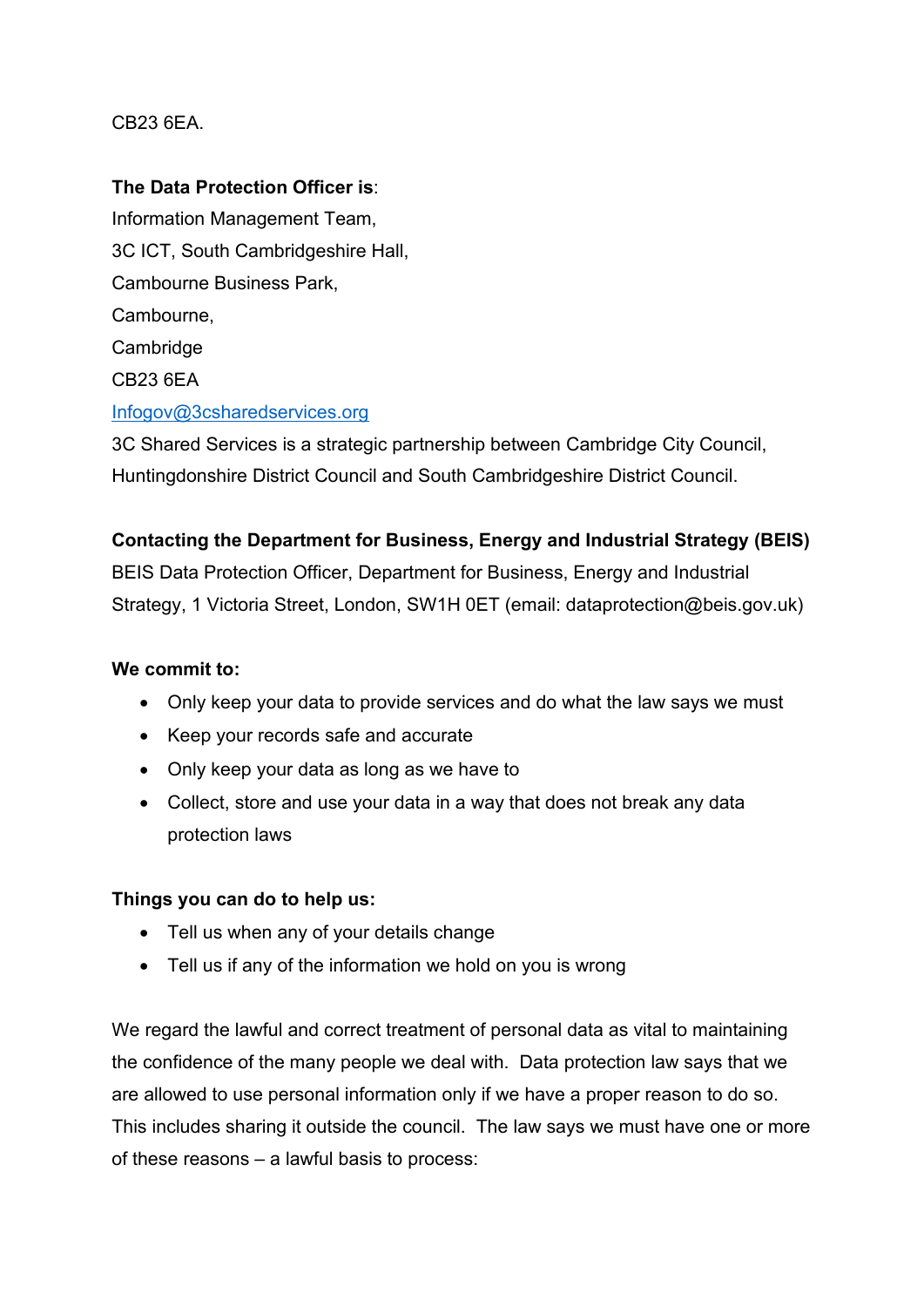- When you consent to it, or
- To fulfil a contract we have with you, or
- When it is our legal duty, or
- Fulfilling a vital interest on behalf of the data subject, or
- Fulfilling a public task, or
- When it is in our legitimate interest

Any personal information you give us will only be used in accordance with principles found in the Data Protection Act. For more information about the Data Protection Act visit [ICO.](https://ico.org.uk/)

### **What information will we collect about you?**

#### **Customers:**

- Address and details of property receiving the energy efficiency installation(s)
- Details about the energy efficiency installation(s) at the property, including type, size and cost
- Contact address (if not the property receiving the energy efficiency installation(s))
- Address and details of property offered, but not receiving, the energy efficiency installation(s)
- Your name
- Household income and any other scheme eligibility information
- Any financial contribution you have made towards the energy efficiency installation(s)
- Details about the expected energy, carbon and cost savings expected to be delivered by the installation, including pre- and post-installation property EPC details where appropriate
- Email address
- Phone number

#### **Installers:**

- Your name
- Relevant accreditation and registration information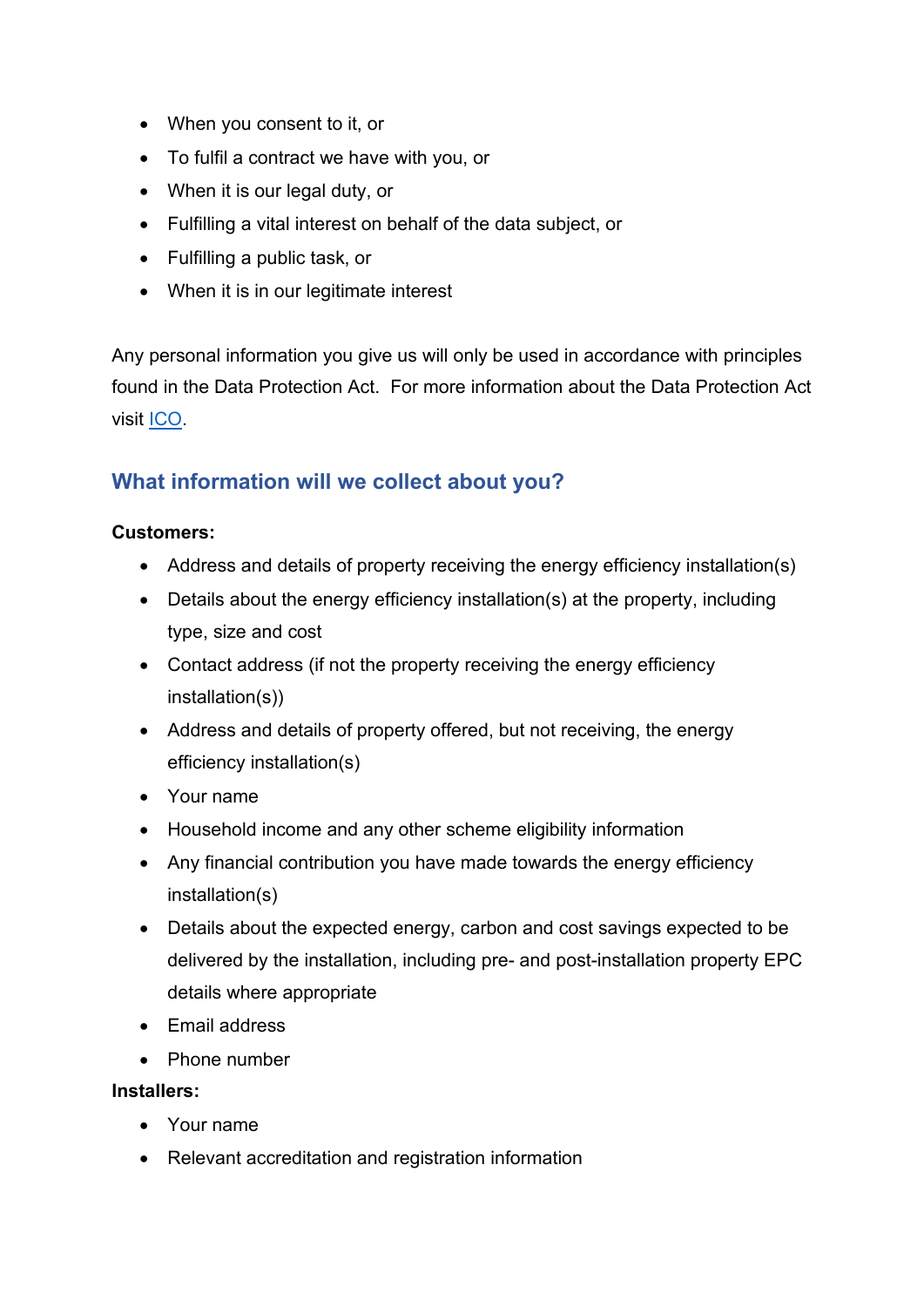- Contact address
- Email address
- Phone number
- Whether directly contracted or sub-contracted by the Local Authority to install energy efficiency measures
- The number of employees in your organisation

### **How we use your information**

The purpose for which we are processing your personal data is to support the delivery and administration of Home Energy Grants. Only those authorised to process your data can access your data. We work hard to ensure our staff can only see the data they need to perform their tasks. All our staff are trained to understand data protection and what they need to do to keep your data secure.

# **Your rights relating to your information**

- The right to be informed  $-$  this is the information given to you in a privacy notice
- The right of access you can see the personal information we hold about you
- The right to rectification if you feel your information is incorrect you can ask for it to be corrected The right to erase – there are some circumstances when you can ask for your personal information to be erased
- The right to restrict processing there are some circumstances when you can ask for the processing of your personal information to be restricted
- The right to data portability you may request to acquire and reuse your personal information for your own purposes
- The right to object you can object to processing if you feel your personal information is not being used for the purposes that you gave it to us for
- Rights in relation to automated decision making and profiling you have the right to know if your personal information is used in an automated process which could result in an unfavourable decision against you.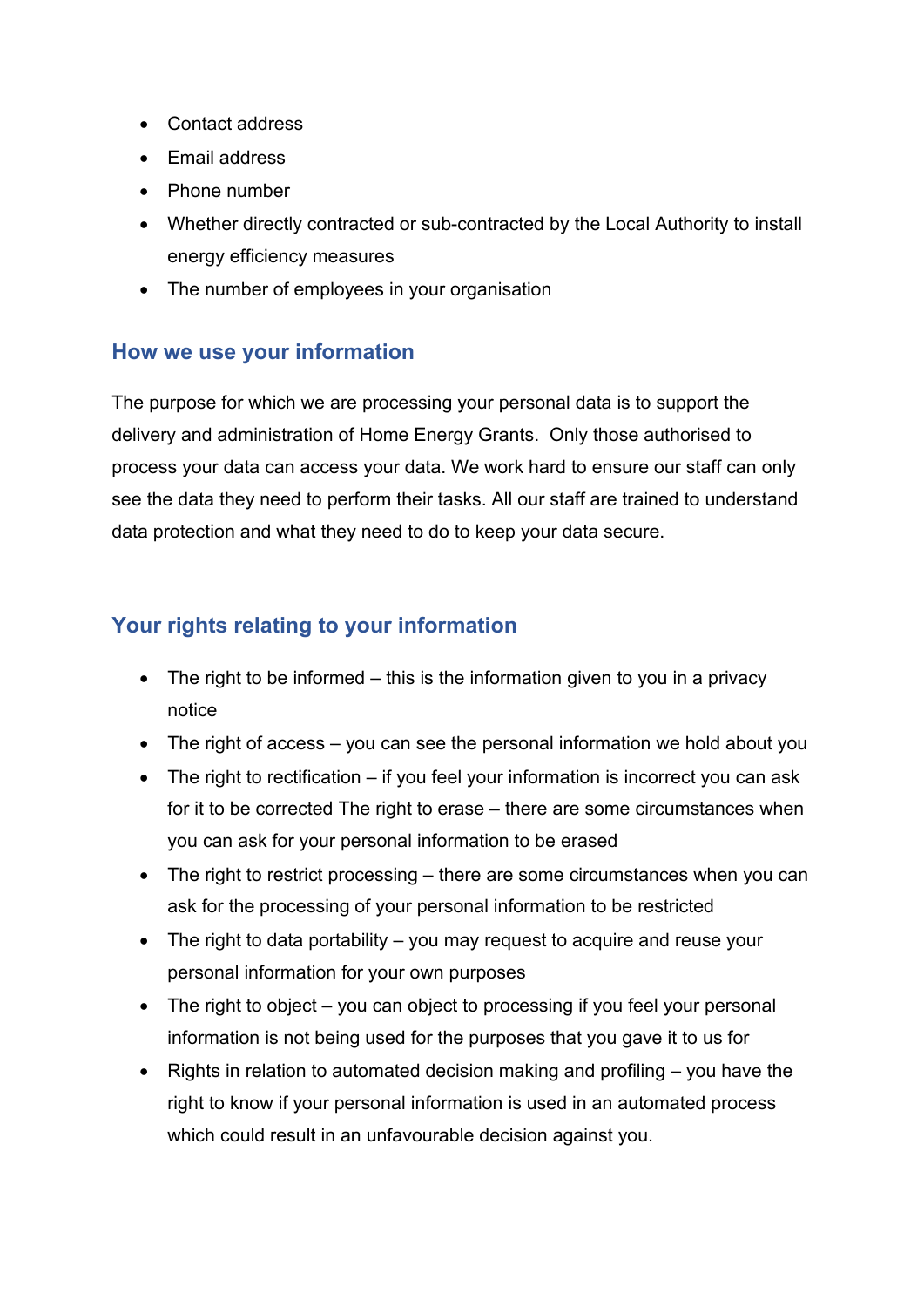# **The legal basis for processing your information**

We process your information as is necessary for the performance of a task carried out in the public interest and under your consent as an applicant of the scheme. The processing of your information will also be necessary for compliance with a legal obligation and for the performance of a contract, under any government grant incentive scheme relating to energy efficiency.

### **How we share your information**

Your personal data will be shared with:

- Cambridgeshire Energy Retrofit Partnership (CERP) comprising of Cambridgeshire City Council, East Cambridgeshire District Council, South Cambridgeshire District Council, Huntingdon District Council, Fenland District Council and Cambridgeshire County Council
- Registered Social Landlord (If applicable)
- The Department for Business, Energy and Industrial Strategy (BEIS) and its contractors for delivery, administration and evaluation of the scheme, statistical, research and fraud prevention purposes.
- Ofgem and delivery partners of central and local government home energy schemes such as the Energy Company Obligation and Renewable Heat Incentive

Personal data shared with BEIS will be stored on their IT infrastructure and will therefore also be shared with their data processors Microsoft and Amazon Web Services.

Delivery and administration of the Scheme may require linking of your data to other datasets held by South Cambridgeshire District Council or the Department for Business, Energy and Industrial Strategy (BEIS). These departments are obliged to keep your details securely, and use them only for the intended specified purpose. We may disclose information within and to other partners of the Council where it is necessary, either to comply with a legal obligation, regulation, court order, legal process or enforceable governmental request.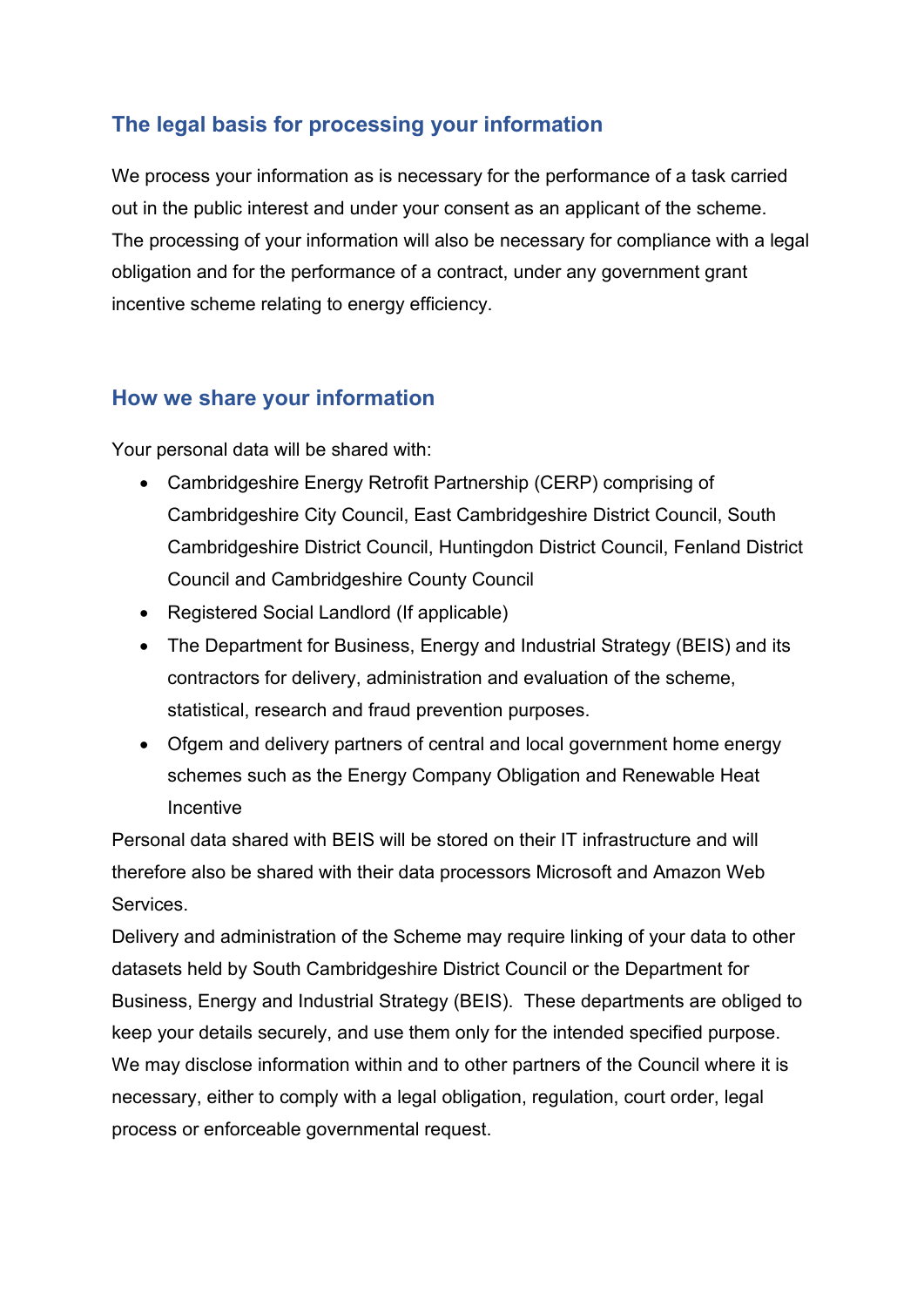We also share information for the purpose of protecting public funds, and for the prevention and detection of crime.

#### **How long we hold your information**

Your personal data will be stored securely by us for a maximum period 10 years. South Cambridgeshire District Council will not process your personal data outside the UK and European Economic Area (EEA), or by an international organisation. Your personal data will be stored securely by BEIS for a maximum period of 25 years following the close of the Scheme. BEIS may choose to store anonymised data beyond this period. Personal data shared with BEIS will be stored on their IT infrastructure and shared with their data processors Microsoft and Amazon Web Services, your data may be transferred and stored securely outside the European Economic Area. Where that is the case it will be subject to equivalent legal protection through the use of Model Contract Clauses.

### **Your right to access your information**

In regards to all of the above you can request access to information that we hold about you. This is called a Data Subject Access Request; you will need to request this information in writing. To help you in this process we have prepared a form that you can download and complete: Data Subject Request Form you will be required to provide proof of identity. We must respond to you within one calendar month (however if we feel the request is complex we may ask for an extension of this period).

If the information we provide is incorrect you must write to us and tell us what information is incorrect and ask that it be corrected. If we do not agree that the information is incorrect you may ask us to record your disagreement. There is no charge for this service; however, a charge may be incurred if the request is deemed to be manifestly unfounded or excessive, particularly if it is repetitive. In certain circumstances, it may be the case that your request is denied and will write to you and inform you if that is the case.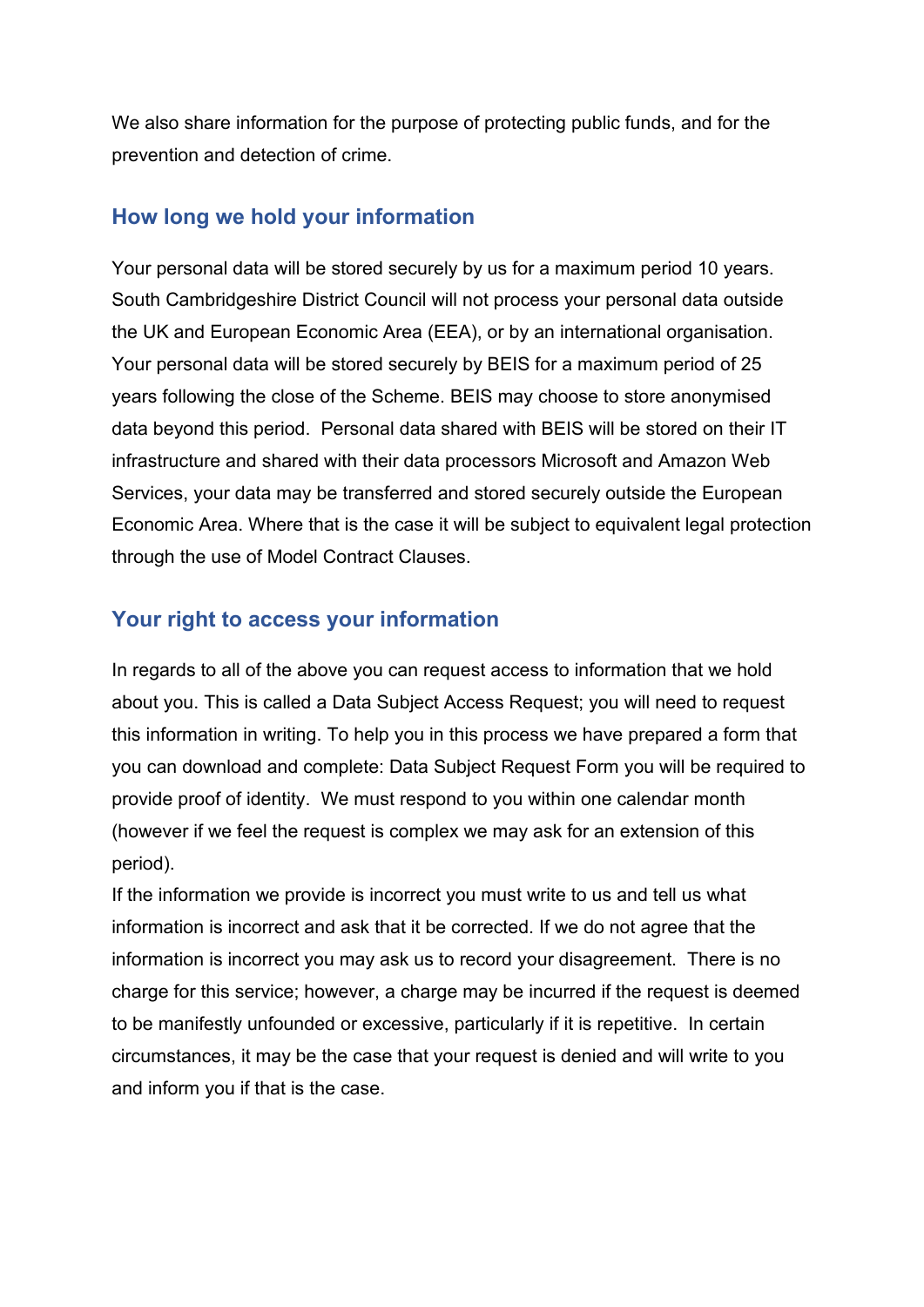# **Where can I find more information about my rights?**

The Government has set out a number of data protection principles and rights for you that we must follow when using your personal data. These principles and rights are detailed in the Data Protection Act. How we comply with these principles and rights is explained in our [Customer Privacy Notice.](https://www.scambs.gov.uk/your-council-and-democracy/access-to-information/customer-privacy-notice/)

# **Complaints**

If you wish to complain about the way in which your personal data has been processed then your complaint will be dealt in accordance with our [Complaint's](https://www.scambs.gov.uk/your-council-and-democracy/access-to-information/customer-privacy-notice/#C14)  [Procedure.](https://www.scambs.gov.uk/your-council-and-democracy/access-to-information/customer-privacy-notice/#C14) If you are still unhappy with the decision, you have a right of appeal to the [ICO.](https://ico.org.uk/)

### **Other legal requirements in regards to personal information**

The information you give when you complete and return a form electronically or on paper will be held in accordance the Data Protection Act 2018. South Cambridgeshire District Council is required by law to protect the public funds it administers. In order to do this, we may share information provided to us with other bodies responsible for auditing or administering public funds, or where undertaking a public function, in order to prevent and detect fraud.

# **Cookies**

To find out more about how we use cookies please see our [Cookies Notice.](https://www.scambs.gov.uk/your-council-and-democracy/access-to-information/customer-privacy-notice/#C12)

### **Links**

Our website at<https://www.scambs.gov.uk/> may contain links to other sites. Please be aware that we are not responsible for the privacy practices of these sites. We encourage our users to be aware when they leave this site and to read the privacy statements applicable on those sites. This privacy policy does not apply to information collected on third parties' sites.